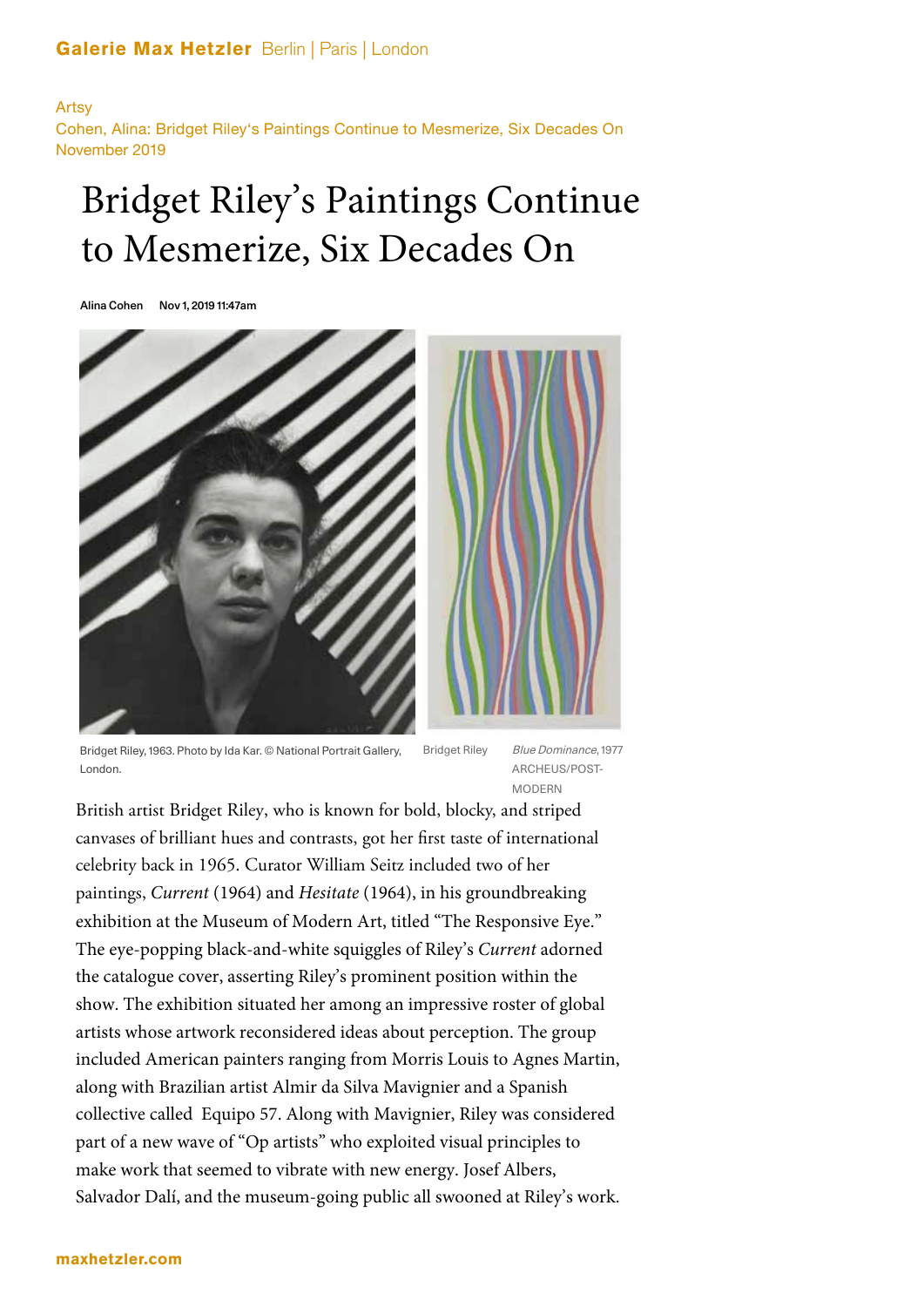While Op art has gone in and out of style, Riley herself is still working and is beloved on both sides of the pond. London's Hayward Gallery is displaying a major Riley retrospective through January 26th, celebrating over six decades of the artist's bold geometric abstratractions. Her hardedged shapes and brilliant palettes have given way to infinite possibilities on her canvases. Riley's work, which at first appears to be a collection of simple patterns, rewards sustained, careful looking; her work's genius lies in the way her compositions gradually reveal a vital, dynamic interplay of shape and color. Yet Riley's considerations reach far beyond the tricks and treats of optical games, urging viewers to rethink the way they see.



Bridget Riley Nataraja, 1993 Tate

In a 2001 essay titled "The Change of Aspect," John Elderfield described the experience of looking at a Riley canvas as a series of shocks. First, viewers see her rippling surfaces not as flat objects, but as living, moving things. Then, viewers realize they're not in control—the paintings are working on them like actors with a "choreographed programme of effects."

Riley's interests, however, have always resided more in art history and landscape than in illusionism and artificiality. Born in London in 1931, Riley was a disengaged student in all subjects except visual art. She spent her childhood admiring the fields and beaches in Cornwall and Lincolnshire, where she lived throughout World War II.

#### maxhetzler.com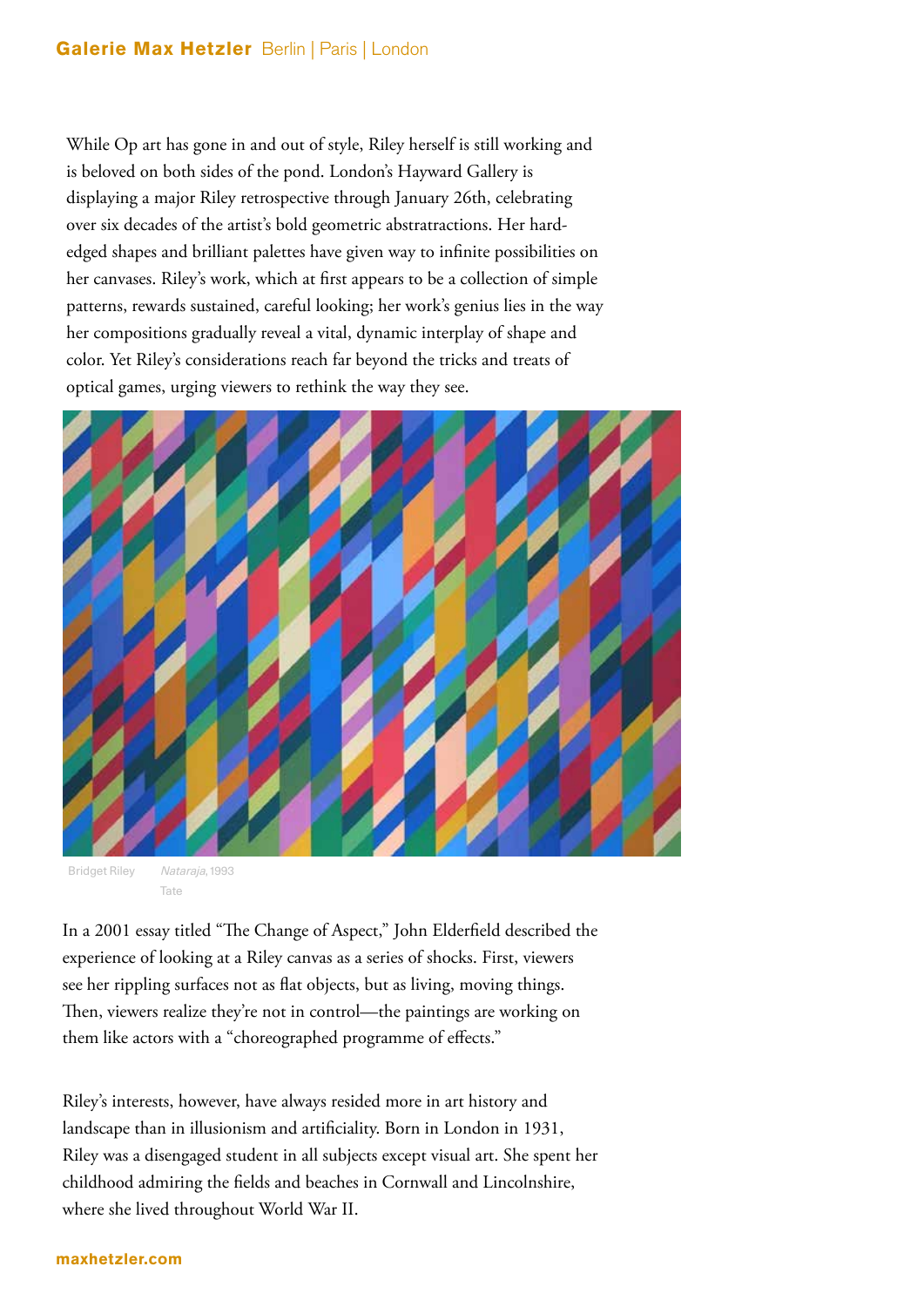

Bridget Riley in her Warwick Road Studio. Photo by Tony Evans. © Tony Evans/ Timelapse Library Ltd./ Hulton Archive/ Getty Images

In 1949, Riley gained entrance to Goldsmiths College on the strength of her copy of Jan van Eyck's *Portrait of a Man (Self Portrait?)* (1433). Old Masters offered tutelage at the beginning of her career, as did her drawing courses with Sam Rabin at Goldsmiths: Both taught her how to look more carefully at art and the world around her.

In his Riley biography, *A Very Very Person*(2019), Paul Moorhouse described the risks Riley took in pursuing an art career in the mid–20th century, coming from a comfortable British background. "Being an artist was not only Dnancially precarious but also implied a self-contained existence," wrote Moorhouse. "Such a course seemed parlous for a woman at that time." Riley forged ahead, obsessed with what Moorhouse called "the fundamental question of learning to look." She left Goldsmiths for the Royal College of Art, graduated in 1955, and continued painting as she taught art courses and worked in advertising.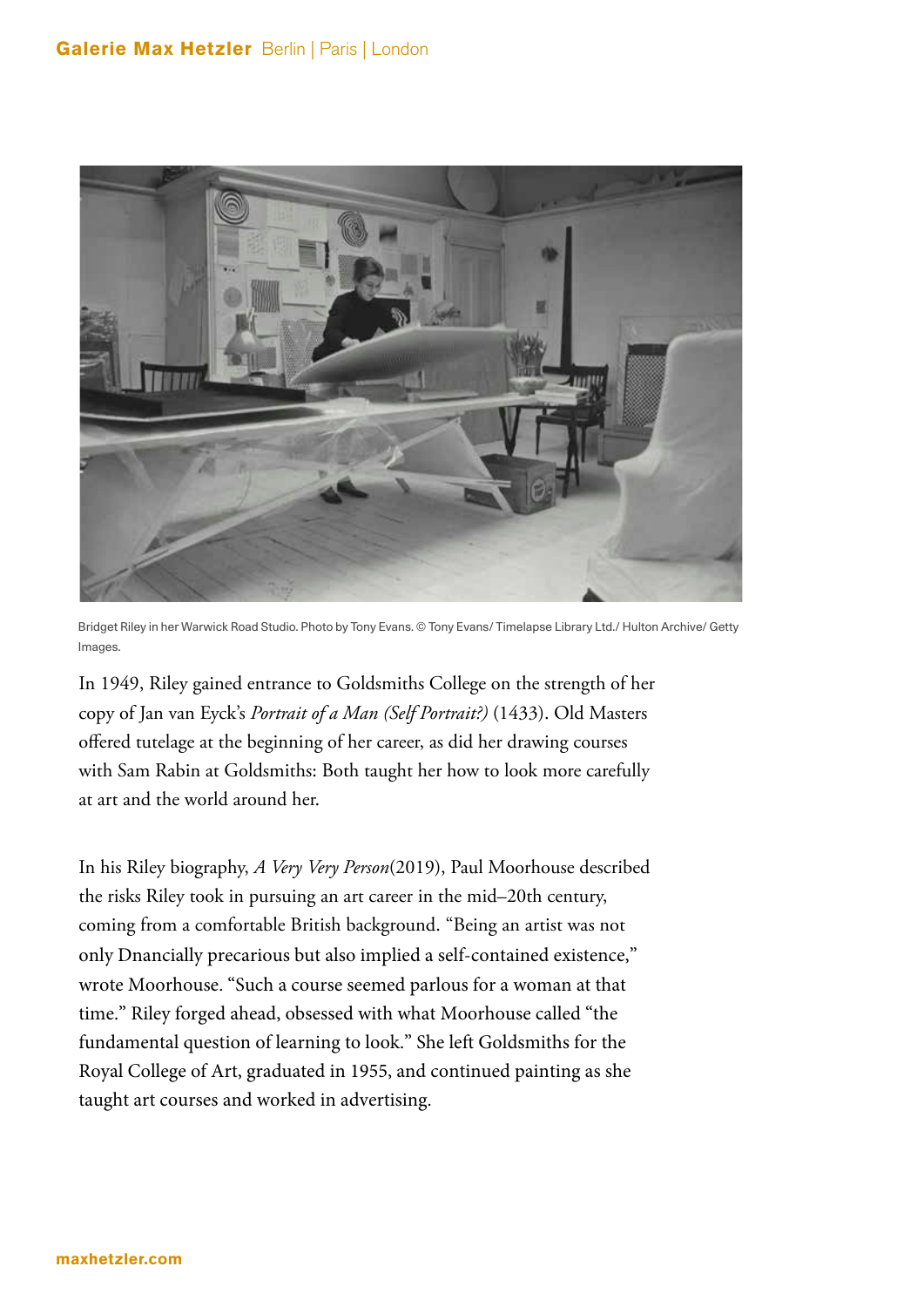### Galerie Max Hetzler Berlin | Paris | London



Bridget Riley Untitled (Fragment 2) (Schubert 5B), 1965, Sotheby's

Bridget Riley Untitled [based on Blaze], 1964 ARCHEUS/POST-MODERN

After a few attempts to make Georges Seurat–inspired Pointillist landscapes, Riley experienced major breakthroughs in 1960 and 1961. She made a series of black-and-white gouaches, followed by *Veil* (1960), which Moorhouse described as Riley's "first hard-edged black-and-white painting." These efforts led to *Kiss* (1961), a painting of large black volumes separated horizontally by an uneven, curved, white ramp shape. Finally, Riley "felt that at last she was on the right path," wrote Moorhouse. The following year, London's Gallery One gave Riley her first solo show. Her career was off to such a blazing start that the artist began employing studio assistants to keep up with demand for her paintings. While that practice is standard now, it was a bold move for her time.

Over the decades, Riley has continued to innovate, pushing her practice forward while staying loyal to her perceptual interests. She's developed one of the most recognizable styles—perhaps even a personal brand—in contemporary art: You know a Bridget Riley painting when you see it.





#### maxhetzler.com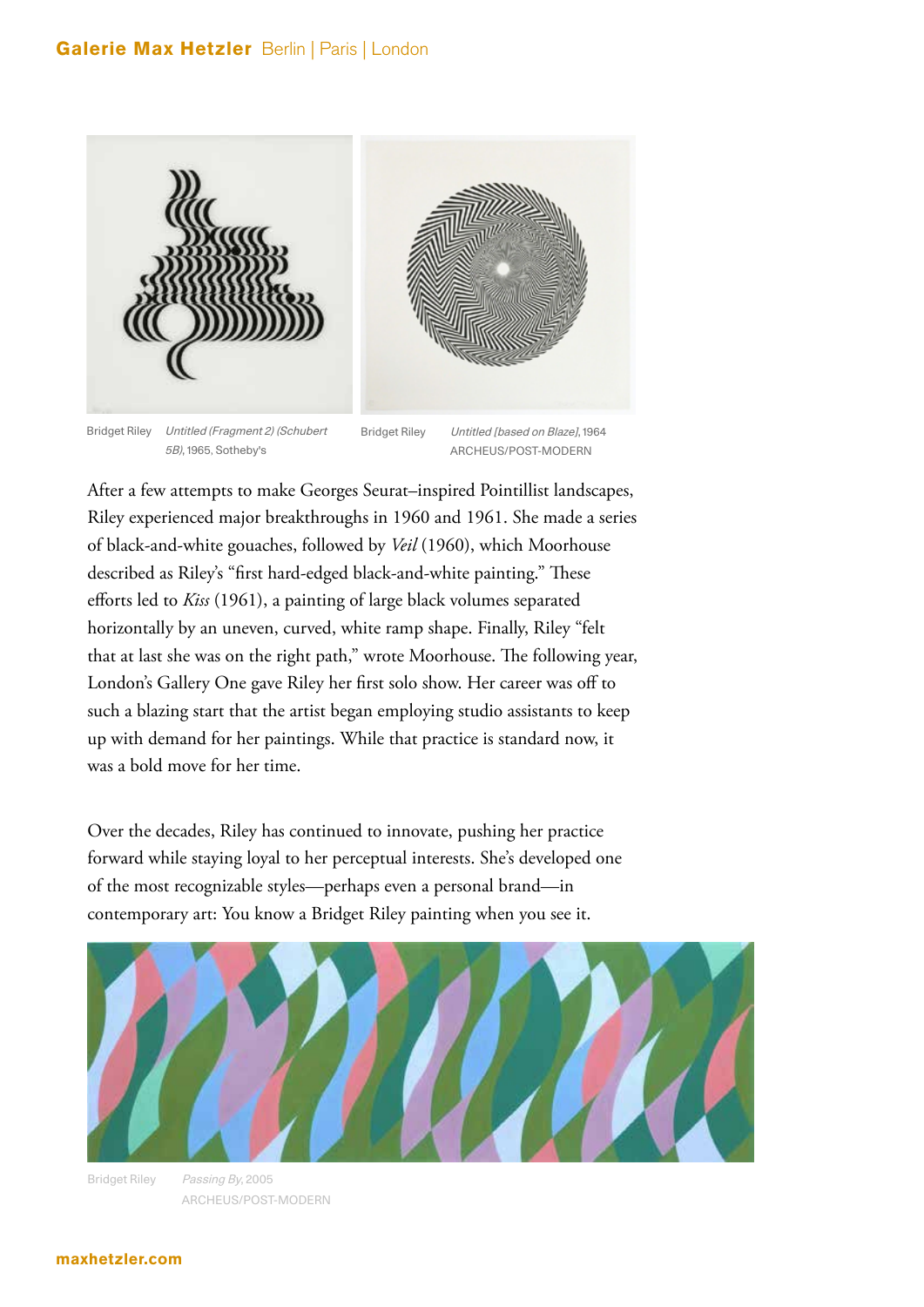Throughout the 1960s, Riley continued to focus on black-and-white Op compositions. Colored stripes soon became a predominant motif. In the 2000 essay "Bridget Riley for Americans," Dave Hickey called these her "Flavin paintings" because they "flicker and flash" like artist Dan Flavin's buorescent tube sculptures. Riley's 1967–68 canvas *Late Morning* features white stripes demarcated by thinner red lines, which are themselves bracketed by blue and green stripes. The experience of looking at the painting is akin to encountering a radiant glare—like late morning light, perhaps, through the blinds.

In the mid-1980s, Riley introduced parallelograms to her canvases, which slant like sun rays. *Red Place* (1987) features bricks in brilliant hues including rose, salmon, butterscotch, and aquamarine tilting towards the top right corner. The slight differentiation in the brick shapes, with large, single-hued patches in between, leaves the viewer's eyes dancing while attempting to find a pattern. The next decade brought new iterations on the parallelogram motif. Riley's blocky shapes adopted curved edges and began slithering across her canvases. One representative painting, *Lagoon* 2 (1997), features crescents and half-moons that fit together like puzzle pieces and evoke Henri Matisse's famous paper cut-outs. Riley had used curves since the 1960s, so the shift united decades of ideas into a logical step forward.



Bridget Riley in her second solo exhibition, 1963. Photo by Ida Kar. © National Portrait Gallery, London.



Bridget Riley Measure for Measure 19, 2017 Galerie Max Hetzler